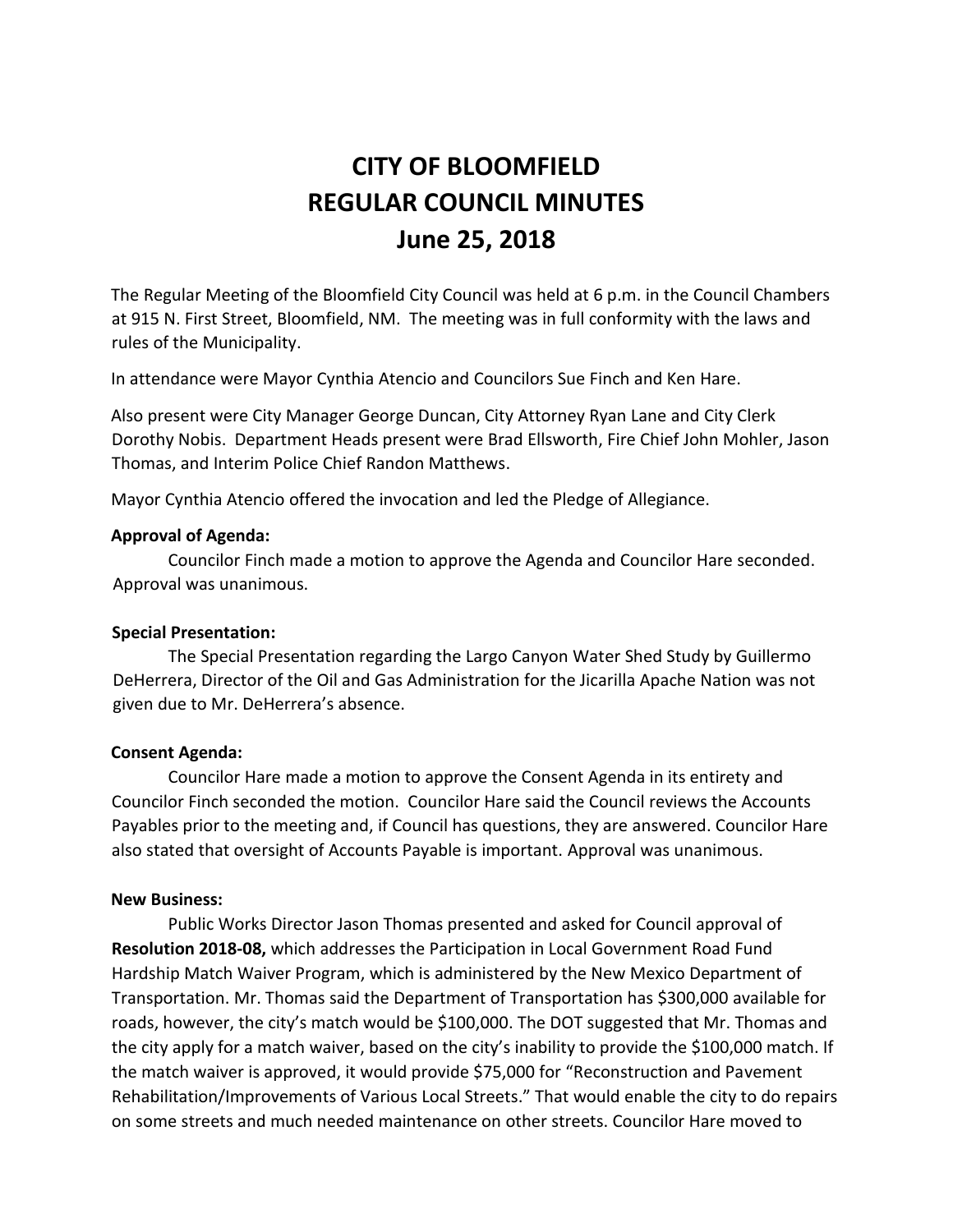approve Resolution 2018-08. Councilor Finch seconded and Councilor Pennington voted via telephone. Approval was unanimous.

City Manager George Duncan provided information on a possible amendment to the Bloomfield Code, Chapter 14, Garage Sales, Ordinance 166. Mr. Duncan said he has received complaints about the number of yard/garage sale signs that aren't removed after the sale. Mr. Duncan said the signs are unsightly and become a trash issue. He also said the City of Aztec doesn't allow garage/yard sale signs along public rights of way, which is a good way to eliminate waste. The City of Bloomfield currently allows garage/yard sale signs to be up for a total of 72 hours. There is no fee to residents to have a garage/yard sale; however the city does sell signs for 50 cents each. Mr. Duncan asked the Council to consider amending the current ordinance at a future meeting. Councilor Hare suggested the city ask for feedback from residents about the signs.

## **UNFINISHED BUSINESS:**

There was no unfinished business to be discussed.

#### **Department and Public Input:**

**Fire Chief John Mohler** said the Fifth of July Fireworks Display will be offered again this year; however the location for the fireworks has been moved to the BLM land just west of B Hill. The previous location – the Foutz and Bursum Gravel Pit on Sullivan Road -- has vegetation that could present a fire hazard. The BLM land has less vegetation, making it a safer environment for the company that provides the fireworks. Chief Mohler also said the new location will provide better viewing for those enjoying the display. Many residents will be able to see the display from their yards and all of the city's parks will be good places for people to watch the fireworks. Chief Mohler encouraged residents to enjoy the public fireworks displays. Mayor Atencio said the city will include a survey after the fireworks display in utility bills for residents, asking which location they prefer.

**Interim Police Chief Randon Matthews** said the Police Department's 19<sup>th</sup> Annual Junior Police Academy was a success. IPC Matthews said 31 cadets spent a week at the academy and graduated during ceremonies at St. Mary's Catholic Church. An outdoor academy is being planned, depending on drought conditions improving, later this summer. IPC Matthews also said he is hosting a Coffee with a Cop at 8 a.m. each Wednesdays, giving citizens the opportunity to stop by and share their concerns.

**Bloomfield Librarian Peggy Loyd** shared with the Council that the summer reading program at the library is going well, with between 30-70 people attending. A story time is held at 10:30 Wednesday mornings, with entertainment offered that same time on Thursdays.

**Councilor Hare** said the Budget Review Committee, which includes Donica Sharpe, Margaret McDaniel, Dwayne Robinson and City Finance Director Brad Ellsworth, has been meeting and the meetings have been helpful.

**Autumn McMurry** is working with her brother, firefighter Tony Herrera, on festivities at the practice field behind the Aquatic Center at Bloomfield High School. Festivities will include food trucks vendors, a band and other vendors. Vendors will set up between 4-5 p.m. July 5 and, hopefully, people will arrive at 5:30 to have an early dinner and get ready for the